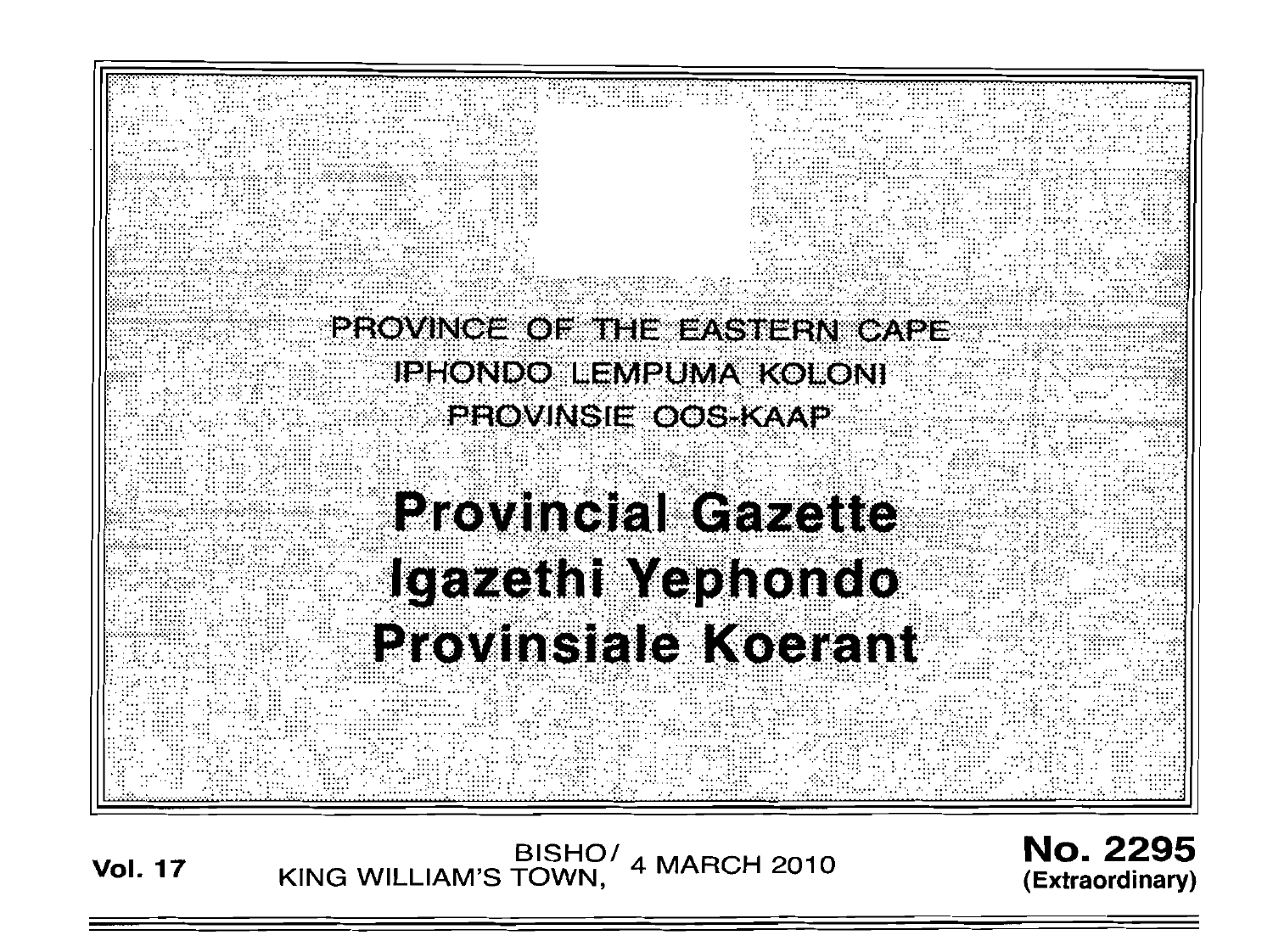### IMPORTANT NOTICE

The Government Printing Works will not be held responsible for faxed documents not received due to errors on the fax machine or faxes received which are unclear or incomplete. Please be advised that an "OK" slip, received from a fax machine, will not be accepted as proof that documents were received by the GPW for printing. If documents are faxed to the GPW it will be the sender's responsibility to phone and confirm that the documents were received in good order.

Furthermore the Government Printing Works will also not be held responsible for cancellations and amendments which have not been done on original documents received from clients.

# CONTENTS • INHOUD No. *Page Gazette*  No. No. GENERAL NOTICE 79 By-election of 40% members of Qaukeni Traditional Council: Election timetable ........................................................ . 3 2295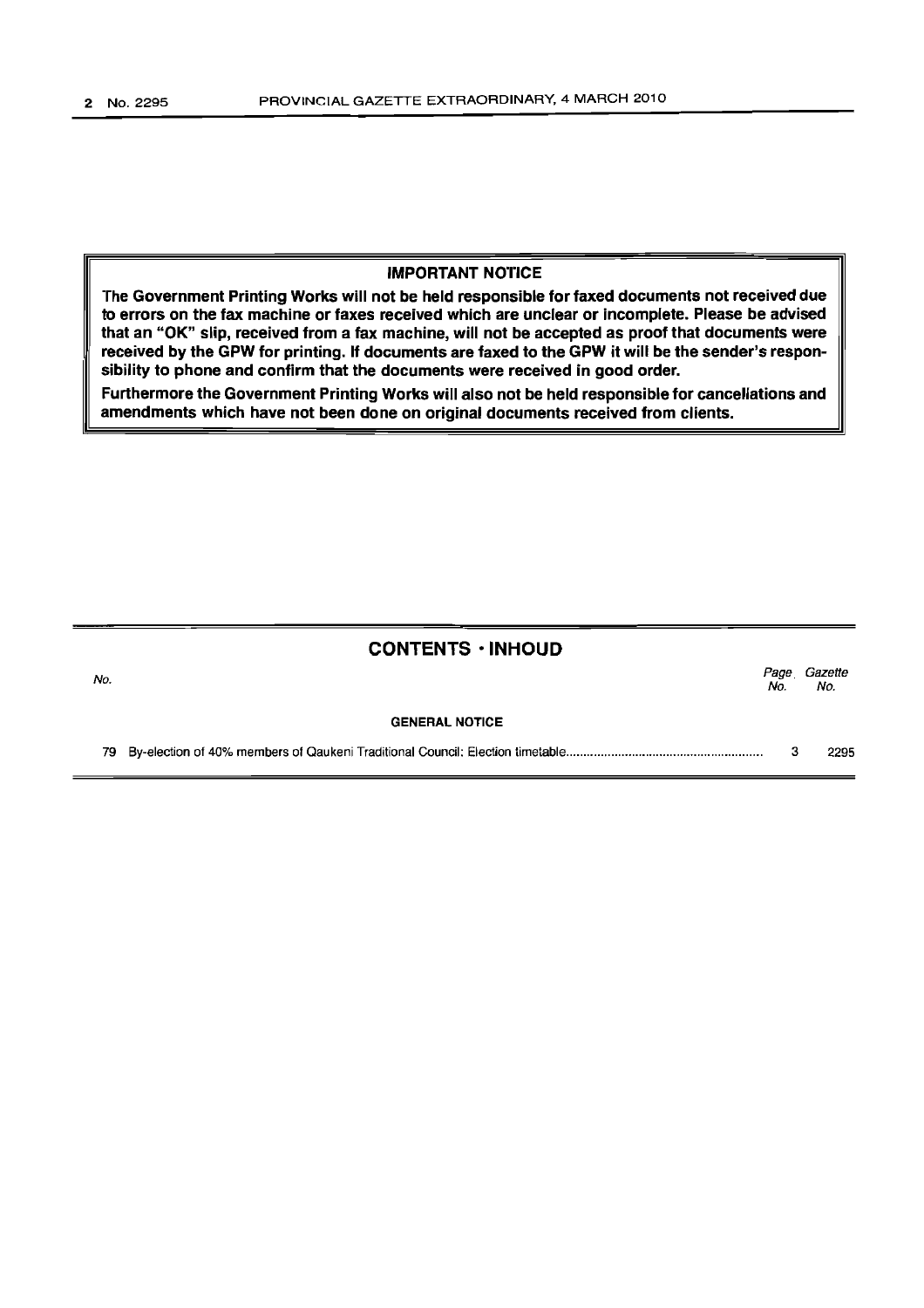# **GENERAL NOTICE**

# No. 79

## By-election of 40% Members of Qaukeni Traditional Council ELECTION TIMETABLE

The Electoral Commission hereby gives notice that it has in terms of Regulations 11(3) of the Regulations for the Establishment of Traditional Councils, after consultation with the MEC, compiled the election timetable as set out below to apply to the By-election of 40% Members of Qaukeni Traditional Council that will be held on 27 March 2010.

#### Cut-off time for act to be performed

1. An act required in terms of the Regulations, to be performed by no later than a date stated in the election timetable must be performed before 17:00 on that date.

### Certification of the voters roll

2. By 05 March 2010 the MEC must certify the voters roll to be used in these elections in terms of Regulations 21(3)

#### Cut-off date for publication of voters roll

3. By 05 March 2010, the lEC must publish the voters roll or the segments of the voters roll to be used in these elections.

#### Notice tbat list of addresses of voting stations is available for inspection

4. The IEC must give notice by 05 March 2010 that from the date of the notice until the voting day, copies of lists of voting stations will be available for inspection and that they comply with Regulation 19.

# Cut-off date for submission of candidates

5. Candidates that intend to contest the elections must submit their nomination forms and acceptance of nomination forms in the prescribed manner to the IEC by 12 March 2010 at 17hOO.